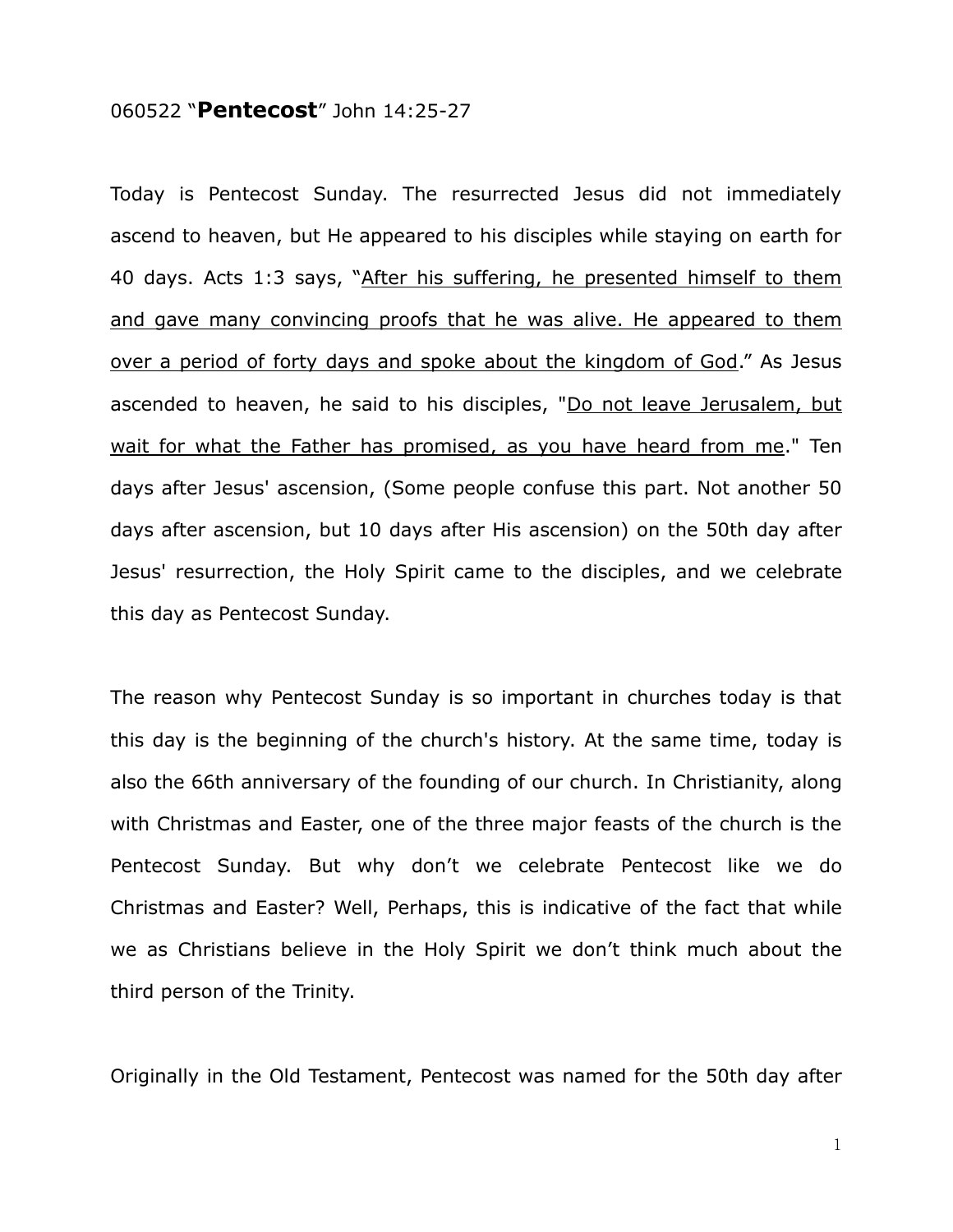the first Sabbath after Passover, commemorating the liberation of the Israelites from slavery in Egypt. So, in the Old Testament era, it was also called Feast of Weeks to celebrate seven weeks after the Passover, and after the settlement of Canaan, it was also called the Feast of Harvest to celebrate the harvest of barley.

According to Acts 2, the members of the early church were gathered together in one place. We sometimes call it the upper room of Mark. If you look at the original Greek word that is translated as "together," it means "in one mind." In other words, the early church members were all of the same heart! Therefore, the Acts emphasizes that the early church members were not only in the same place, but they were all in unison in mind. Come to think of it.

One mind? What does that mean? You are always of one mind with your spouse, right? If you have siblings, you are always of one mind you're your siblings because you have one or both parents in common, right? NO! I may be nothing compared to many of you, but my wife and I have been married for 22 years and have known each other for 27 years, so my wife and I are always in one mind? Well… Not always. Were they always of one mind in everything? It's not like that.

It is the heart that aspires to wait for the promised Holy Spirit! There were people overflowing all over Jerusalem at the Feast of Pentecost, but only the

2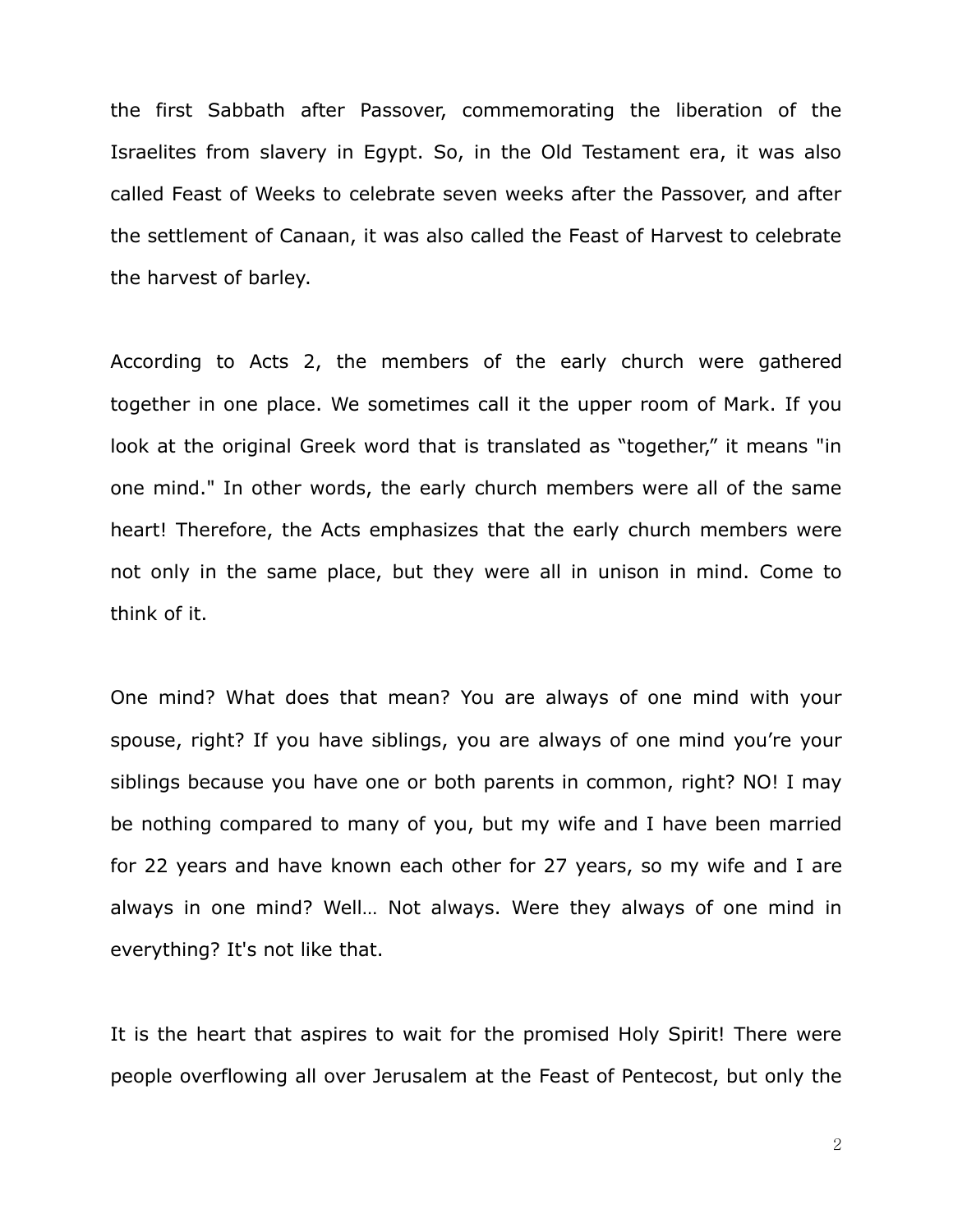early church members were obedient to the words of Jesus and fully desiring and waiting for the Holy Spirit "in one mind". Some people say the number of people who had gathered there was 120. No matter how many people gathered there, it was nothing compared to the huge crowds gathered in Jerusalem for the feast of that time. However, they were in one mind in anticipating and waiting for the Holy Spirit.

Imagine all the promises Jesus could have made to the disciples but didn't. He didn't promise immediate success. He didn't promise the absence of disease or struggles. He never guaranteed a level of income or popularity. But he did promise the perpetual, empowering presence of the Holy Spirit. The Holy Spirit is central to the life of the Christian. Now in John's Gospel only in the whole New Testament the Holy Spirit has another name as well, the Advocate. It's Greek word *Paracletus* means, counselor, adviser, advocate, petitioner, and mediator! The English version of the Greek word: The Paraclete. That word "Paraclete" is a name so full of meaning that no English translation has ever captured it. God the Father creates us; God the Son redeems us; God the Spirit comforts us and empowers us.

David wrote many psalms. Of course, not all of the psalms were written by David, but David wrote many psalms. 1 Samuel 16:13 says, "So Samuel took the horn of oil and anointed him in the presence of his brothers, and from that day on the Spirit of the LORD came upon David in power." David's prayer doesn't always praise God. David was the one who told his feelings to

3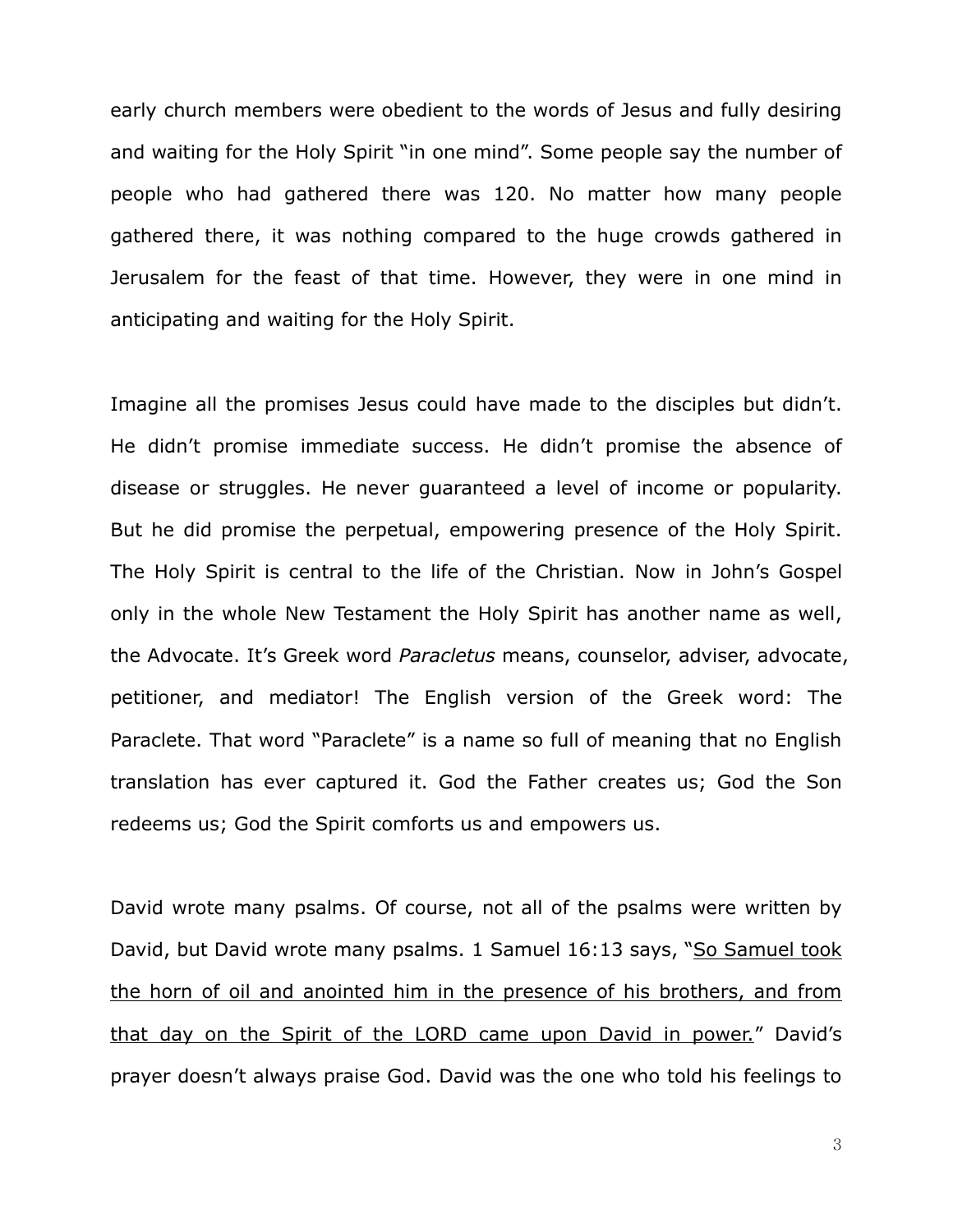God without hiding it. He always talked with God.

Psalm 10:1, "Why, Lord, do you stand far off? Why do you hide yourself in times of trouble?"

Psalm 22:1, "My God, my God, why have you forsaken me? Why are you so far from saving me, *so far from my cries of anguish?"*

Psalm 43:2, "You are God my stronghold. Why have you rejected me? Why must I go about mourning, oppressed by the enemy?"

Psalm 88:14, "Why, Lord, do you reject me and hide your face from me?"

There are so many of these that I cannot read all of them here. Like David, please pray to the Holy Spirit, our Counselor. The difference between King Saul and King David lies here. King Saul went to Samuel and asked him to pray to his God. Even though he was anointed, he didn't pray himself. On the other hand, David himself went out to God through prayer.

It is also important that the Psalms do not end with just complaints. When we get to the end of the Psalms, we see many of his feelings and his problems resolved. For example;

Psalm 42:5/42:11/43:5, "Why, my soul, are you downcast? Why so disturbed within me? Put your hope in God, for I will yet praise him, my Savior and my God."

Psalm 40:1-2, "I waited patiently for the Lord; he turned to me and heard my cry. He lifted me out of the slimy pit, out of the mud and mire; he set my